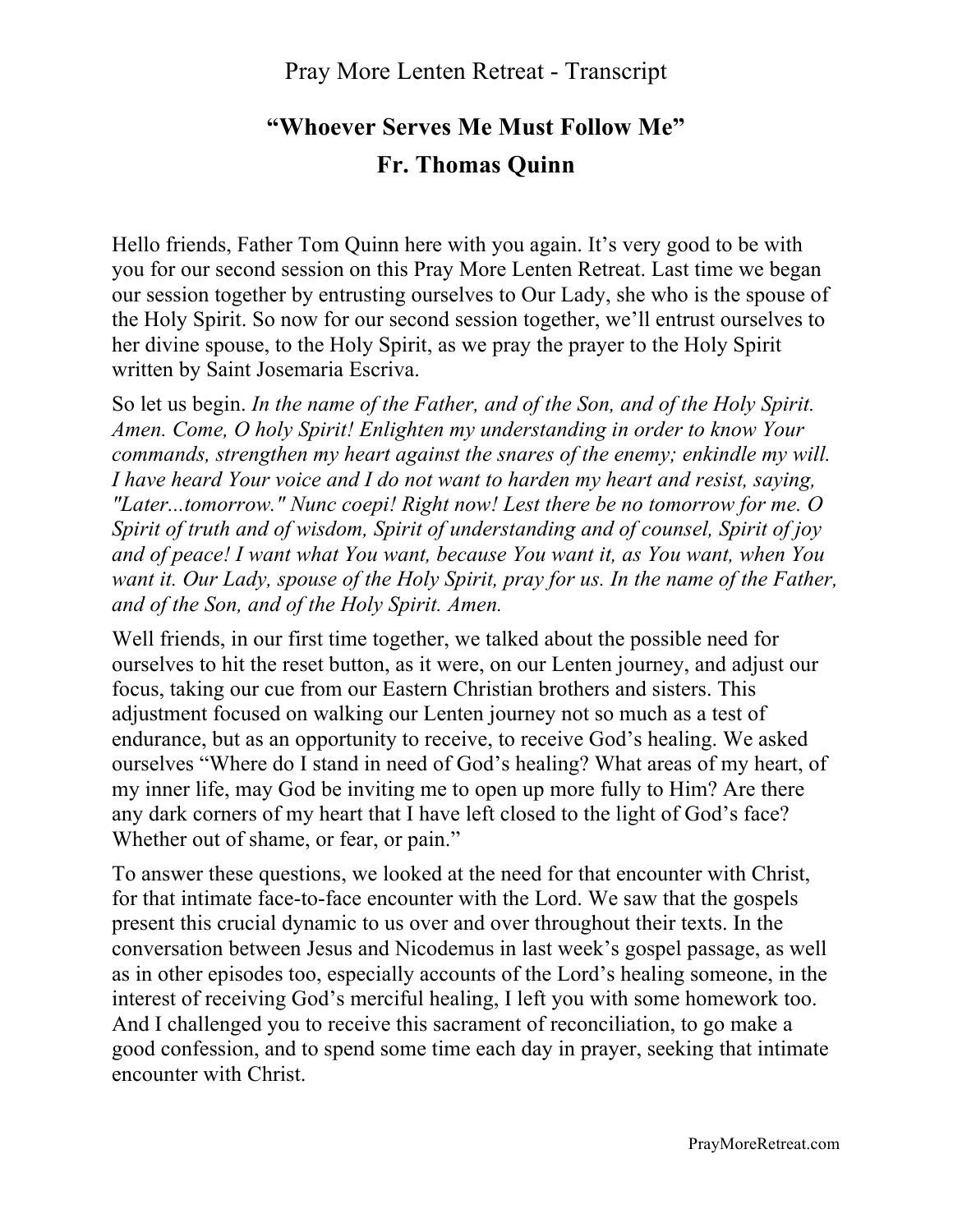I even gave you an acronym for this as well: "EAR." Encounter, Acknowledge, Receive. To encounter, to carve out some time in our day, to make time for prayer, right. For an encounter to happen, right, between two people, right, it needs to have a time and a place. And so too our encounter with our Lord, right. We need to have a time and a place, right. We have to carve out that opportunity in our busy schedules, and come before the Lord in prayer. Come before His face. To acknowledge, right, we have to acknowledge what's going on in our hearts, right, to pray. You know, certainly we can pray more what the church calls vocal prayers, right, like the Hail Mary, or the Rosary, right. But we can also pray using the stuff of our hearts, right, to acknowledge what's going on in our inner life, or all the craziness that's going on in our external life that might be affecting our inner life, right. But to bring all that stuff to the Lord, right. Those are... that's the stuff from which we can have the words to pray to God, right.

Vocal prayers give us the words of the prayer, right, the Our Father, the Glory Be, right, the words are given to us. But in this sort of more conversational prayer, what the church calls mental prayer, the stuff, the words comes from the matter of our lives, right. From the surgings of our hearts. And so we must, when we encounter the Lord in prayer, we can acknowledge all that stuff, and bring it before Him. And then lastly, to receive, right. After we have conversed with the Lord, to then have that open heart to patiently and trustingly receive all that He wishes to give us. His inspirations, His strength, His grace, to continue on that path of discipleship with Him.

For our time together today, I want to stay with this concept of prayer, looking a little bit at its nuts and bolts, all in interest of furthering our desire to receive the Lord's healing. In particular, we'll take a seat in the classroom of Saint Ignatius of Loyola, and learn about his own method of contemplation and praying with sacred scripture. In Saint Ignatius's spiritual exercises, he gives us his own variety of contemplation, of praying using our imaginations. If you're intrigued, well, you should be. Last week, I confessed to you that I have a bit of a coffee obsession. How did I get that way? Primarily, primarily, it's because the stuff is pleasing to the senses, you know. Coffee smells good, it tastes good, right, it can be a comforting sort of thing, right, on a cold, cold day, right. It's, as I film this, it's winter time, so it's cold out for most parts of our country in the United States, and so coffee, a hot beverage on a cold day can be a comforting thing, right. It elicits sort of the affection of my senses, right.

Well, our senses can be powerful things, right. We have these powerful physical capabilities for hearing, or for smelling, or for seeing, or tasting, right, or touch, right. These powerful capabilities within us. And Saint Ignatius recognized that. He also recognized that those abilities have non-physical counterparts as well, we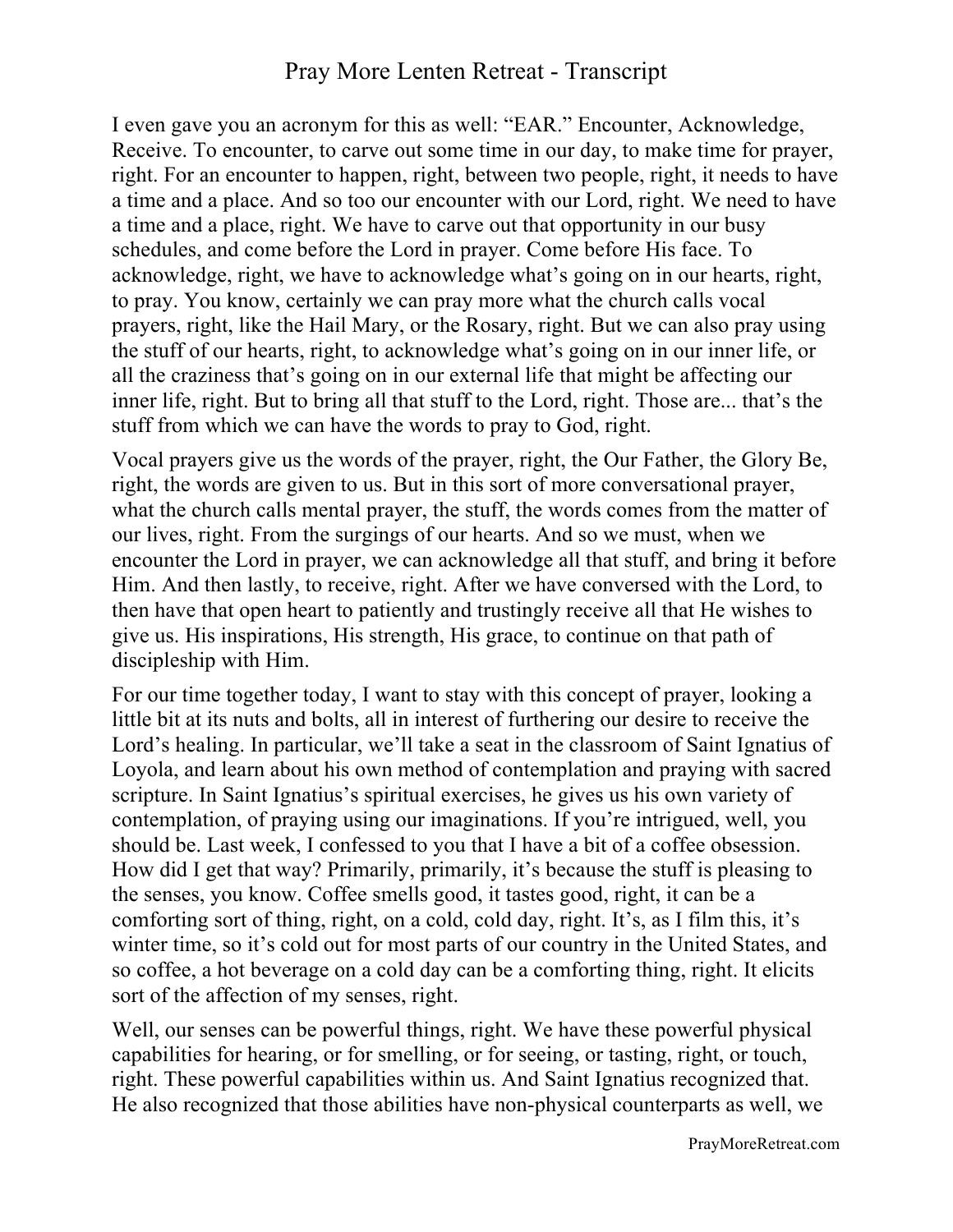might say, right. We can all utilize our senses in non-material ways as well. Well, what might be just one example of that? Well, here in New Jersey, where I am, where I live, if you're not from our state, we have a beautiful coastline. The New Jersey tourist board isn't paying me to say this, but we do. We have a beautiful coastline, and it's very common for many people in New Jersey and the surrounding area to go to the beach, right, during the summer. To go to the beach for a day, or for a week, even my own family, since I was very young, we've always gone to the beach for a week every August, and we still do.

Here in New Jersey, we have a colloquial saying. We don't say we're going to the beach, in New Jersey we say we're going down the shore. And so here in New Jersey it's very common for many of us to go down the shore in the summers. And, just as an aside, if your only notion of the New Jersey coastline is from the MTV program *Jersey Shore*, I just invite you to jettison any notions you have, or any preconceived ideas you have based on a show. I've never seen the show, but I can tell you it's probably not accurate. And from what I understand, many of the people in that show, when it was on, aren't even from New Jersey, they're from New York. So just jettison any of those images or ideas you have of the Jersey coastline from that program.

Well, alright. So I'm at the beach, right. Well, here it's cold out today, and just recently here in New Jersey we had a bit of a snowstorm with some ice and sleet, sort of nasty weather, made for a hazardous commute for some people, and it was cold out, right. So I'm not going to go to the beach in this kind of weather. Nevertheless, there is, in a sense, you know, I can go to the beach in a sense. I can use my imagination, right. And in using my imagination, I can also elicit these non-physical counterparts, these non-physical counterparts in my senses, right. So what does that look like?

Well, I can close my eyes, right, and I can imagine myself at the particular shore town here in New Jersey, where my family goes, right, and I can imagine myself standing on the beach. I can feel the sand in my toes, between my toes, I can imagine myself reaching down and grasping a clump of sand, and letting it fall through my fingers, right, I can feel the sensation of that in my imagination. I can see the ocean, I can imagine myself in the water, you know, I can feel the water, I can taste its saltiness, I can smell the sea air, right, I can hear... I can hear seagulls, right, flying overhead, and all that, right. So, using my imagination, I can kind of recreate this place for myself. I can make this place very visible within my interior life, and I can utilize these sort of non-physical counterparts of my senses.

And so Saint Ignatius, Saint Ignatius recognized that, and he puts it to use in his own style of contemplation. That word in the spiritual theology of the church can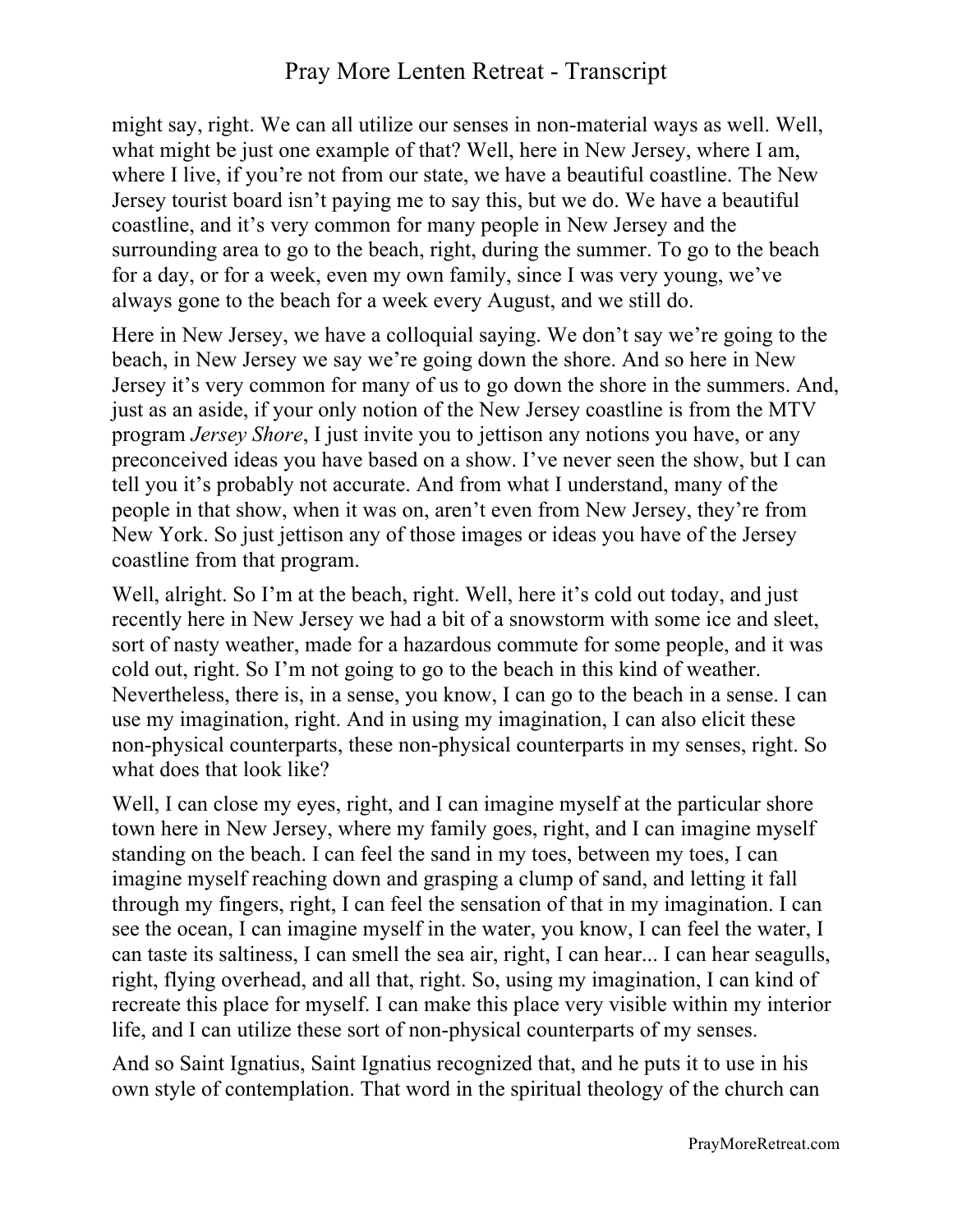mean different things to different people. Ignatian contemplation is a little different than what we might look at if we were studying the Carmelite spirituality and how they use contemplation. But for Ignatius, contemplation, particularly our contemplation with sacred scripture, utilizes our imagination, it utilizes our sort of the non-physical counterparts of our senses. And really, and a better way, I guess, to phrase it is it allows the Holy Spirit to utilize our imaginations in order for the Lord to speak to us as we pray with sacred scripture, particularly, most commonly, with one of the gospel scenes, right. Through the harmonious working of grace in our imaginations, God utilizes those things, and He can speak to our hearts, right.

Right, isn't this true though, right? Because the word of God is, as Hebrews 4:12 says, you know, *The Lord of God is living and active*, right, *it's sharper than any two-edged sword*, right. And so when we pray with scared scripture in this way, right, it's a living reality that we're drawn into, right, that God draws us into His living word, right. We seek to enter that living reality, you know, even moreover, right, because of our baptism, right. We become those dwelling places of the Holy Spirit, right, those temples of the Holy Spirit, right, and we're incorporated into the Lord's own very divine life, we're incorporated into the saving mysteries of Christ's life, to His Paschal Mystery, right. And so because of baptism, Christ's mysteries, as the great Benedictine Abbot Blessed Columba Marmion always liked to say, "Christ's mysteries are our mysteries," right. And so when we pray with sacred scripture, we are drawn into a living reality, because the word of God is living. But also because of our baptism, Christ's mysteries, those living mysteries are our mysteries as well.

And so, again, in this form of prayer, in Ignatian contemplation, we allow the Holy Spirit to draw us into His active presence, to speak to us through the living word of sacred scripture. And so when we pray in this way, we want to enter into, say, we'll enter into a gospel scene, you as vividly as we can. It's not that we do it in a sense of sort of recreating an historical event, right, but we enter into it as if it were happening right before us, right, and we ourselves having an active part, right. It's not like we're civil war reenactors, right. We're not that, we're not, say, the field of Gettysburg in Pennsylvania, and sort of recreating that battle of the civil war. We're not recreating some historical event, we're entering into a present reality, a living reality, and the Holy Spirit will utilize that, and utilize our imaginations, and that gospel scene to speak to us. We have an active part in what's happening.

Alright, so that means, if I'm praying with, say, Jesus in the garden of Gethsemane, right, if I'm entering into that scene through prayer, well, we'd ask ourselves, I'd ask myself, you know, "Well, what are the sights, and the sounds, the smells and the tastes, or the sensations around me?" Right, we kind of set up the scene, right. What does it look like? You know, what's the weather like? Is it cool out, or is it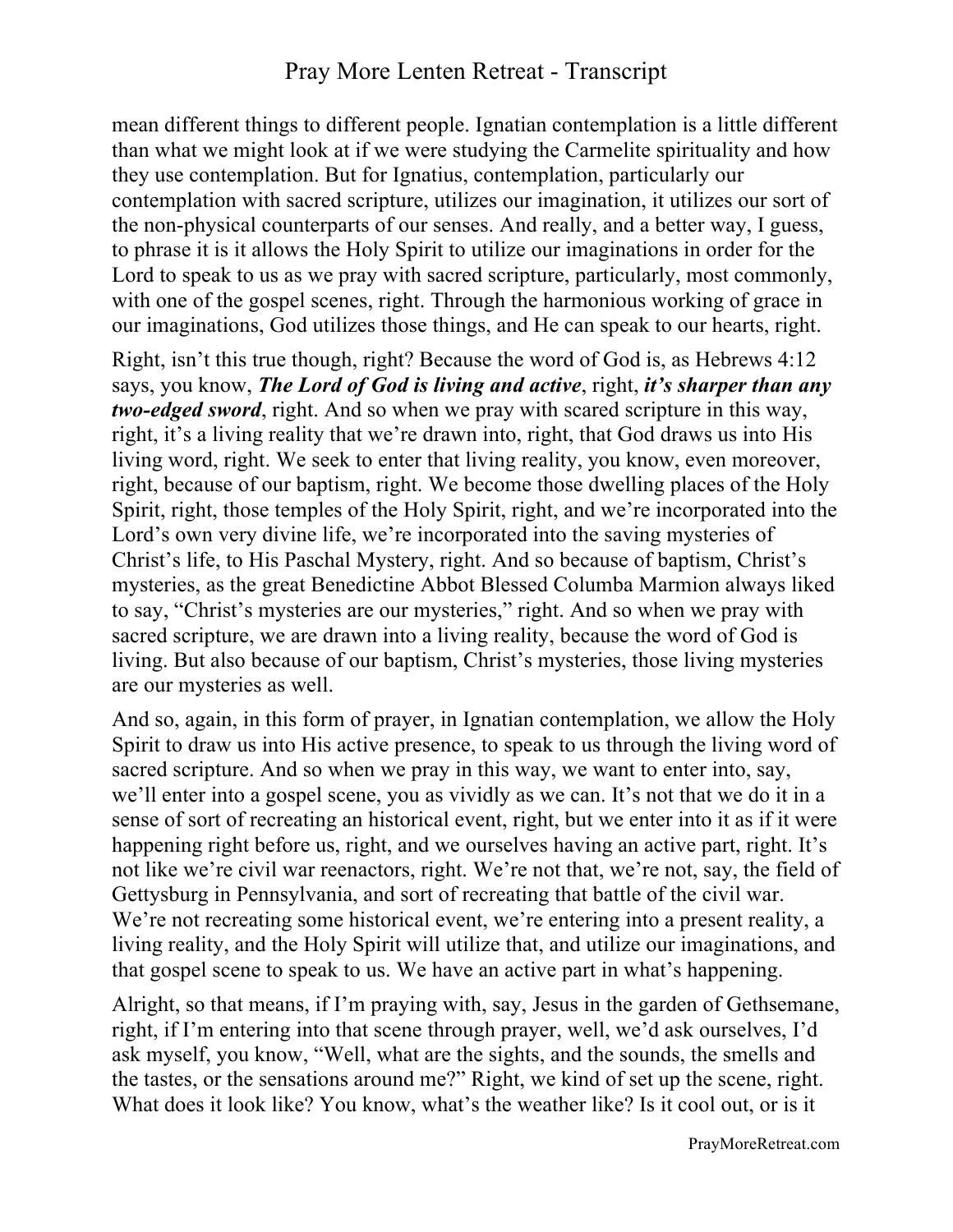warmer? Is it humid, right? Am I sweating? What does Gethsemane look like itself, right? What does the garden look like, right? And we set up the scene before us. You know, what does the Garden of Gethsemane look like, you know, drawing upon the text of the gospel passage, right. What are the sounds around me, right?

What do I hear, right? Do I hear people speaking? Can I hear the whisperings of Jesus praying, right? What does Jesus's facial expression look like as He's praying? Where am I in all of this, right? Perhaps I'm one of the disciples, right. Maybe I'm one of the sleepy disciples who keeps falling asleep, or maybe I'm myself, right, or maybe I'm, eventually, maybe I'm one of the soldiers who will come and arrest Jesus, right. Who am I? Where am I in this gospel scene? Maybe I myself am praying alongside of Jesus on the ground, right. Well, what does the ground feel like? Can I feel the dirt, the sandiness, or the grittiness of the dirt on my hands, right? Or on my knees? We have to set it up, set up the scene, drawing upon the text of the gospel, and utilizing our senses, our spiritual senses and our imaginations, right, trusting that the Holy Spirit will use these things to speak to us.

So, alright. So if we're going to pray in this way, how might this prayer, in a practical way, sort of take shape? I think we can briefly look at sort of 5 considerations as we seek to pray in this way. We can look at place, we can look at time, we can look at duration, and we can also look at subject matter as well. So, I lied. I wasn't very good at math when I was a child, so there's only four considerations. Well, place, right. So, we want to pray in this way. Well, where am I going to pray, right? Where will I pray? Will I pray at home? Will I pray in church? Will I go maybe, if the weather is nice, you know, maybe I'll go, will I go pray in the park? In a quiet spot in the park somewhere? On the park bench, or underneath a tree or something? You know, where am I going to pray this? You know, needless to say, it needs to be a spot that affords a sufficient amount of silence, so we can enter into prayer effectively, right Silence is so crucial for prayer.

Alright, the second consideration, the second of the four: time. Right, well, maybe I've chosen a place for prayer, you know. Well, what time am I going to pray, right? Sometimes that might be determined by the previous consideration of place, right. If I'm going to go pray in church, I have to make sure the church is open, right. So I'm not going to go to the church at 11 o' clock night and expect, in most places at least, expect the church to be open. So time is a consideration as well. But also for our own personal reasons too. Maybe I pray better in the morning, right, or maybe I pray better in the evening, or maybe the afternoon is the best time for me to pray, right. Time for prayer, right. When is most effective for me to enter into prayer? That might change on a daily basis.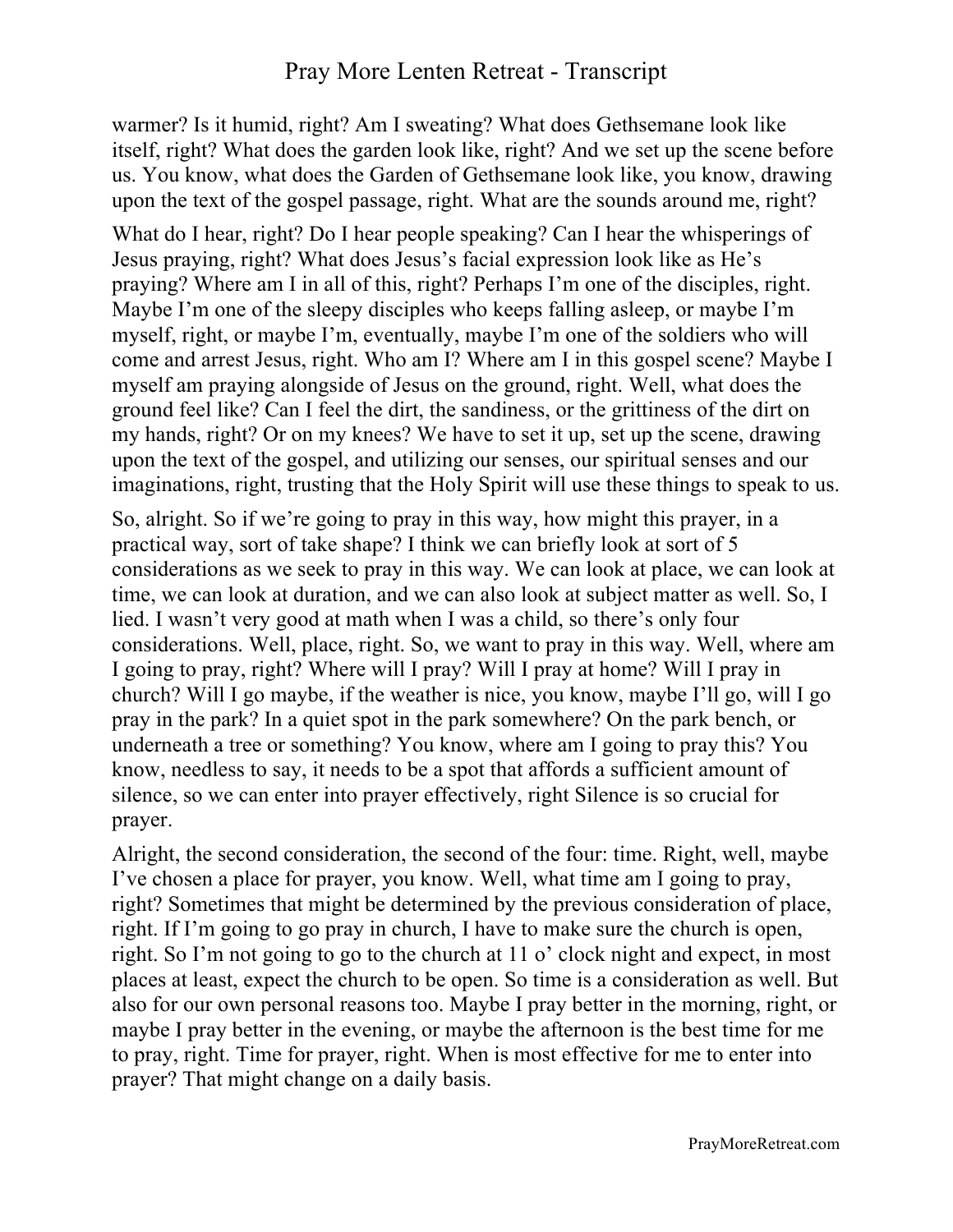Alright, so we saw place and time for prayer. Next we have to look at duration of prayer, right. The length of my prayer time is a related factor as well. Ideally, with this form of prayer, one makes a holy hour. But perhaps, you know, perhaps your state in life doesn't afford this, or perhaps maybe you're not accustomed to making a full hour of prayer. That's okay. You know, do what you can. Sometimes we have to work our way up to maybe doing a full hour, so maybe start in 15, 10 or 15 minute increments as we you see fit. You know, or maybe, you know, if you're a busy husband or wife, right, and you have a family to take care of, you have children, right, that determines duration of prayer too, right. Maybe you don't have a full hour during your day, or maybe you only have, you know, 15 minutes from the time that you get the kids to bed, and before you pass out from utter exhaustion, maybe you only have a 15-minute window. Alright, well that's okay. God is omnipotent, right, He's all-powerful, and He can make of those 15 minutes more than we can ever imagine, right. He just asks for a generous and an open heart, right.

Alright, and so lastly then, the fourth consideration is subject matter, right. What is the stuff of my prayer? That is, what gospel event am I going to make the focus of my contemplation? Will it be the raising of Lazarus? Or maybe it's the Lord's baptism in the Jordan, right, or maybe it's the crucifixion, right. What is the gospel scene I'm going to pray with? We have to choose one. Choose one. Alright.

So once we've looked at those practicalities, I think, you know, we can go about... we can set about praying, right, doing the important part. Now, what Saint Ignatius gives us, he gives us some guidelines for this type of prayer period. He gives us a few steps. Step one, in his... in number 75 of his spiritual exercises, Saint Ignatius says that as we enter into prayer, that a step or 2 before the place where we're about to pray, that we should stand there for the space of an Our Father. And for that space of time, that length of time, you know, certainly we can pray the Our Father, or we can pray another prayer in our words, right. But we stand before the place about which we're going to pray. Maybe that's the pew in the church, or maybe it's a favorite chair in our living room or bedroom, right. We stand before that place for the space of an Our Father. And during that Our Father, we reflect on how God looks upon us, how God beholds us, and we lift up our heart to Him, right. We lift up our heart for that space of an Our Father, and consider how our loving God looks upon us, how He gazes upon us, right.

And then, then we'll make an act of reverence, right, whatever that might be. You know, maybe if I'm in church, or maybe it'll be in a genuflection, right, before we enter the pew and pray, or maybe if I'm at home, and maybe I have an image on the wall in my living room or bedroom, and maybe it's an icon or an Holy Image, and maybe I'm sort of directing my praying towards that, using that as sort of an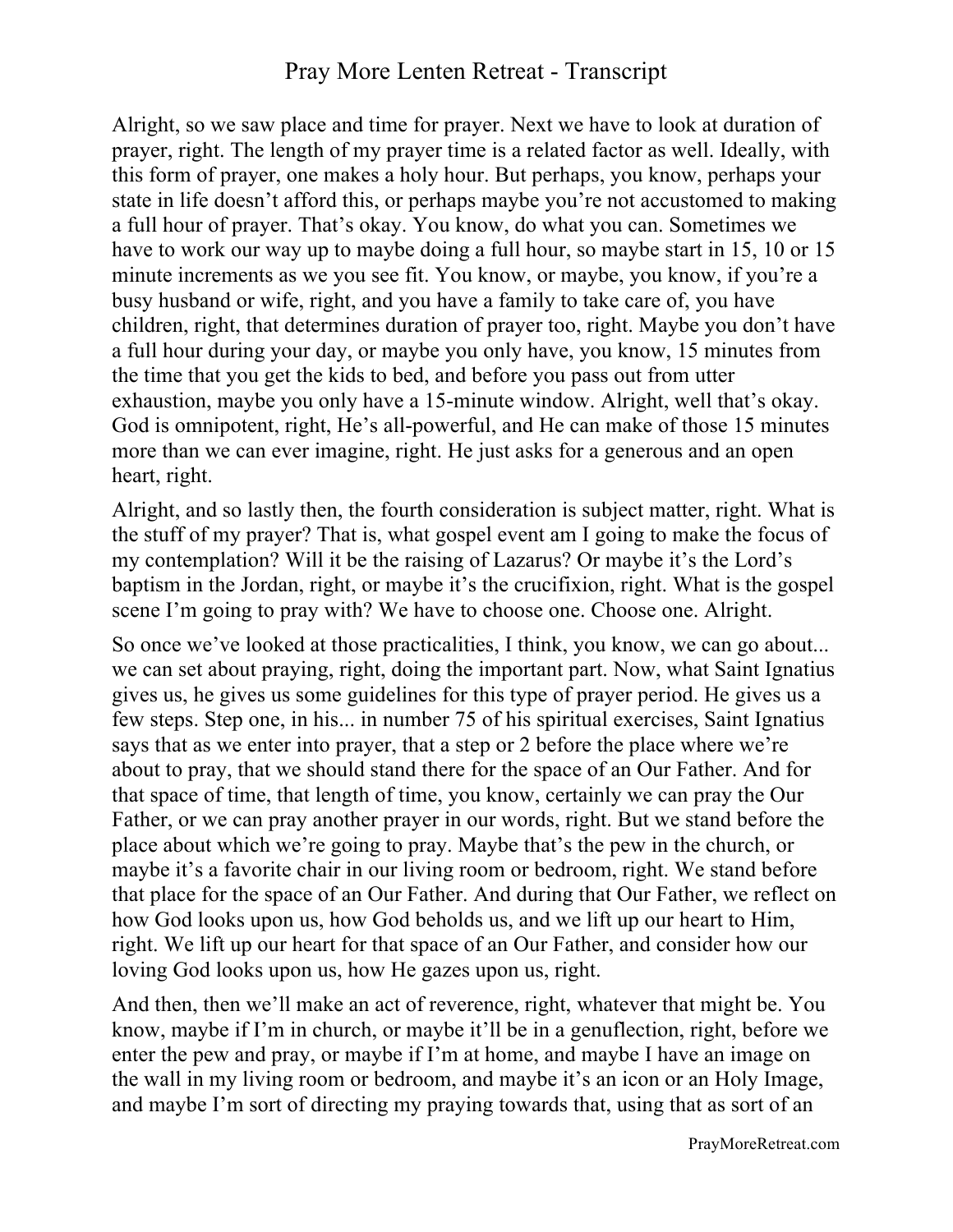orienting factor, maybe I make a bow to that, right. We make some sort of act of reverence as we finish that space of an Our Father and we set about our prayer.

Alright, so what have we seen? We've seen in this step that, as we come into prayer, we lift up our hearts to God, we lift up our hearts and our minds to God for that Space of an Our Father, and we pray for that space, a step or 2, as Saint Ignatius says, before the actual place where we are going to pray, right, wherever that might be.

Alright, so the second step he gives us. Saint Ignatius tells us to ask for grace. For some particular gift or fruit that we desire to receive from our time of prayer. So, for example, you know, that might be "Lord, give us a deeper appreciation of Your love for me." Or perhaps you struggle. Perhaps you struggle with the first step, right, in how God beholds us, right. How does God look upon us? So maybe the grace that you need to ask for is the grace to be able to see yourself as God sees you, right. He sees you as His beloved son, His beloved daughter. And so maybe that's the grace we need to ask for. Maybe we struggle with how God looks upon us. We might think we're ugly before God, and we need to ask for the grace to allow ourselves to see ourselves as God sees us, or to see how God truly looks upon us, right, His gaze of mercy, His gaze of love.

Alright, so step 2. We ask for a particular grace. Step 3, alright, then step 3 is we go about the hard part, right, we go about the business of the prayer. That is we actually pray. We pray with our chosen scripture passage, and we utilize what we have spoken about already. We imagine the scene as realistically as possible, right. And remember, this is not a simple historical recreation, right, we're not sort of, again, we're not impersonating some historical occurrence, we're not, again, we're not recreating a civil war scene or something, right, but we're participants, we're participants in the scriptural scene before us. And we trust, we trust in the Holy Spirit to work through our imaginations. You know, this might be a difficult thing at first, right, and that's okay. Maybe we're not used to praying this way, or maybe we have to develop our imaginations a little more. That's okay. Just take it slowly, and make sure to employ your... those spiritual senses, right, those non-physical counterparts to our physical senses, right. So "What am I seeing? What am I feeling? What am I wearing? You know, am I hearing something, right, am I speaking something, right." Employ the sort of the nitty gritty of the scene, put yourself in there as realistically as possible.

And again, take it slowly, right. We should read the chosen gospel passage slowly, right. Read it once, read it a second time even more slowly, even read it a third time if we have to, but read it slowly, and let the words really permeate your being,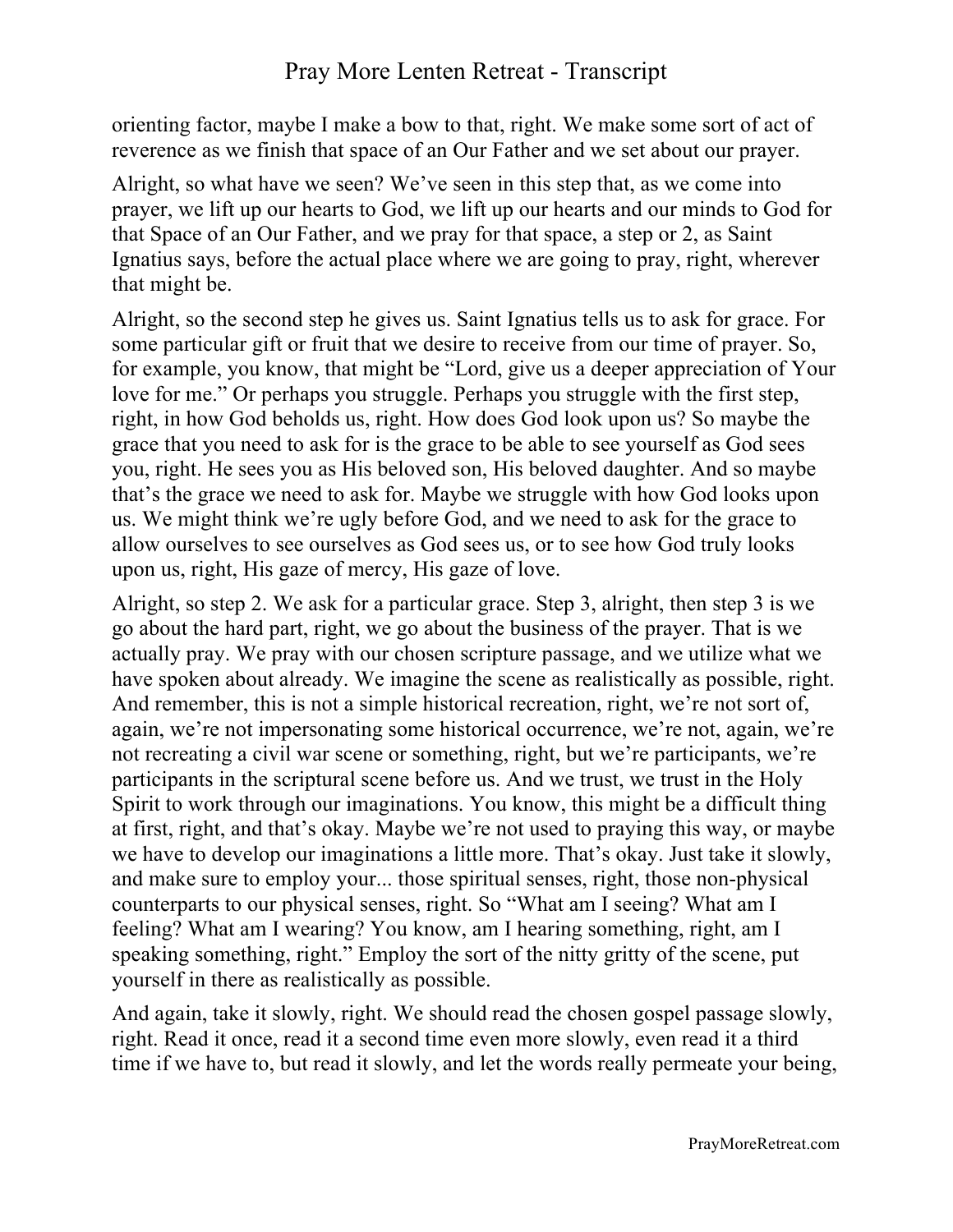right. Let them permeate. We have to let them permeate as deeply as possible. So take it slowly.

Alright. So the fourth step that we have. As I'm in the scene, and as the events unfold, then what is striking my heart, right? The beautiful thing about Ignatian spirituality is that it drives us to live from the heart. It drives us inwards, right. In our day and age, right, there's so much that pulls us out of our ourselves, right, that distracts us. We have endless electronic gadgets, right, we have constant noise, wherever that might be. It's a very hectic and a rushed sort of culture we live in, right. But Ignatian spirituality challenges us to go deep and to live from the heart, to live in that interior space, where God wishes to speak to us, right.

Remember that beautiful passage, right, from the Old Testament. God is not in the rushing wind, or the whirlwind, right, He's in that still, small voice. And so we need to live in that interior life, and to allow ourselves for that silence, and to pay sufficient attention to the stirrings and the movements of our hearts.

Alright, so the fourth step, you know, what is striking my heart as I pray with this gospel scene, right. And what am I feeling? What am I thinking? And what am I desiring as I pray, you know, as I pray with this gospel scene. Maybe, you know, maybe I'm praying with one of the healing miracles, right, of Jesus, and maybe in the gospel scene I'm myself, and I see how Jesus so tenderly and lovingly cares for this sick person. Maybe in my own life I feel like I haven't received that from that Lord, so maybe in my heart there's stirring a sense of sadness, or a sense of longing, that I may experience that same sort of mercy, that same sort of gentleness from the Lord, as this person in the gospel scene is receiving, right. So this fourth step is quite important, right. We have to pay attention to what's going on in our hearts, the movements of our interior life, as we pray in this gospel scene, right. What is striking my heart with love, or joy, you know, or maybe even fear, right. What is striking my heart as I pray?

The fifth step follows upon and builds upon our previous step. As our time of prayer comes to a close, Ignatius exhorts us to engage in what's called a colloquy. That is a simple, loving conversation with either our Lord Jesus, or maybe it's with another of the divine persons, or maybe it's with Our Lady, right. He calls us to colloquy, to have a loving and simple conversation as we end our prayer time.

And so, as we do that, you know, we can draw upon our time of prayer. Well, what happened in the prayer We can draw upon that stuff, that matter, and we can speak to the person with whom we're colloquying, right. Maybe it's the Holy Spirit, maybe it's God the Father, right, and we can draw upon that and colloquy with that person, right. In simple, familiar terms. A colloquy is a simple prayer, it's a simple, familiar conversation, right, as if we were between 2 friends, right. It's a simple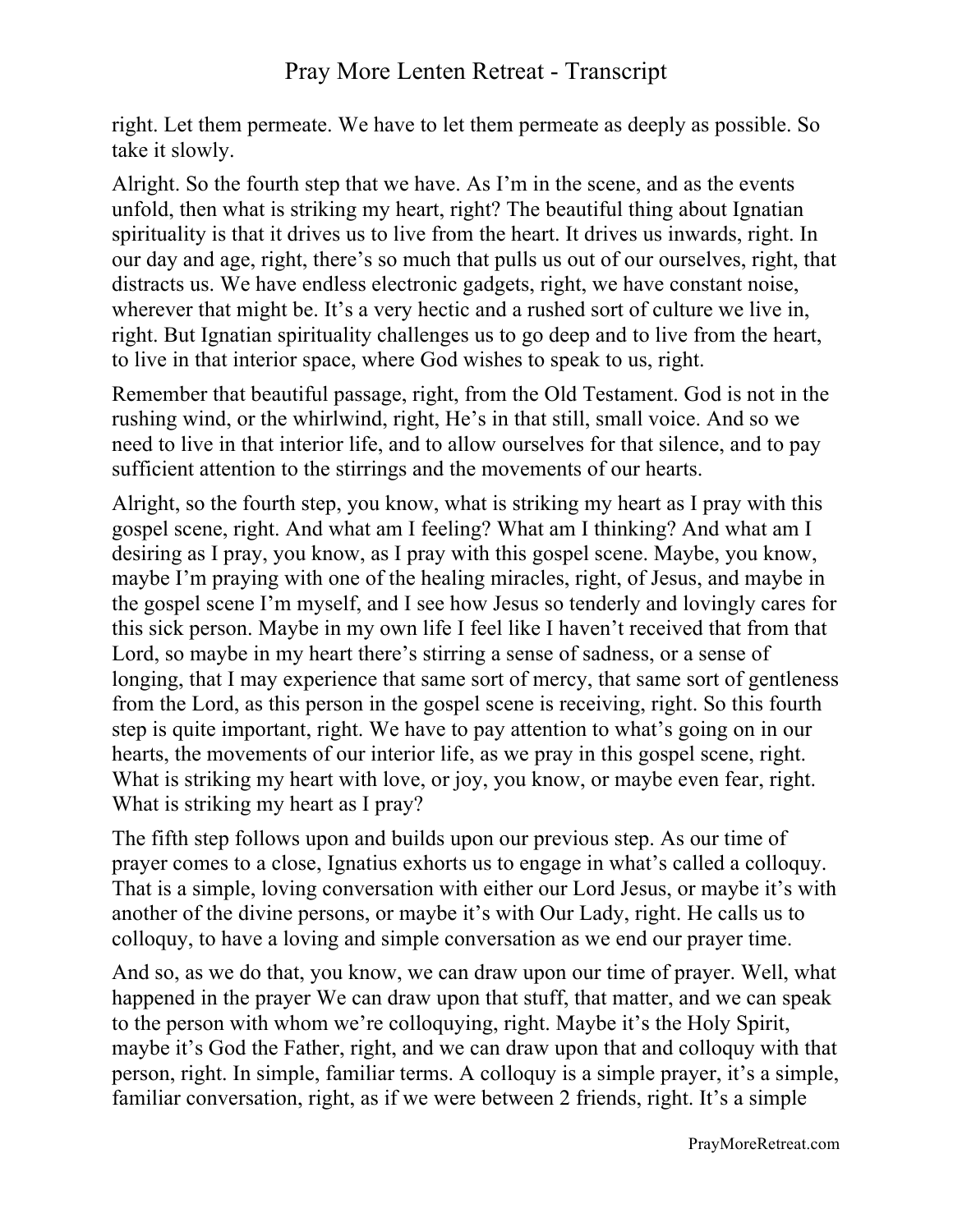conversation, right. Imagine yourself, you can imagine yourself on a park bench, or in your living room, just having that simple one-on-one conversation with a friend. That's what colloquy is, except, you know, our conversation is with God.

So we draw upon what happened in the prayer, and we colloquy with that, with our Lord, right, bringing to Him all of our desires, all of our fears, all of our longings, we bring all of that stuff before Him. Maybe not much has happened in the prayer. Okay, well bring that before the Lord, right. Speak to the Lord about that. You know, "Why Lord? Why has this prayer time been so dry? Why hasn't, you know, anything really happened?" And that's okay. A colloquy about it, right. Ignatius calls us to end our prayer time with that.

It's also good to reflect upon our time of prayer after it's happened, right. So perhaps this can be done through means of journaling, journaling about it. Sometimes getting things on paper helps us to process experiences more fully and more effectively. So, after the fact, after our prayer time, to maybe journal about this, to get on paper, certainly for the benefit of our own memories, to get on paper, you know, what has happened in prayer, and what the Lord might be inviting us maybe to bring again to Him in prayer, right. We can always repeat these prayer times as well, these gospel passages, right. We can never exhaust the word of God, so we can always maybe repeat. Maybe we can pray for a week with the same passage, and see how the Lord might use that to speak to us.

Okay. So why am I speaking to you about this form of prayer? This Ignatian contemplation? Well, take into account again our focus on receiving the Lord's healing. This prayer can be very effective in terms of receiving the Lord's healing. To pray in this way, and to encounter the Lord in a very vivid way, to encounter the Lord in a very real and living way, Ignatius gives us this form of prayer, which can be so fruitful for that.

So, alright. 2 points I want to make as we wrap up our session today, and that is, the first point is to be aware of 2 vocabulary words, which Ignatius gives us in his rules for what he calls discernment of spirits. He gives us 2 very important vocabulary words. The first word is "consolation." What is consolation? Consolation, Ignatius says, is all those interior movements of joy and of peace, those movements in our souls that cause us even to shed tears, right, out of love for God, those good tears, right. They can be tears of repentance, they can be tears of sorrow for our past sins, in recognition of God's unfathomable love for us. All those good movements that attract our soul, that pull it upwards, right, and give us peace and contentment in the Lord. So be aware of that, be aware of that sensation as you pray, right. Consolation, right. What strikes my heart with that interior joy, and that peace which encourages me and drives me on in service of my Lord.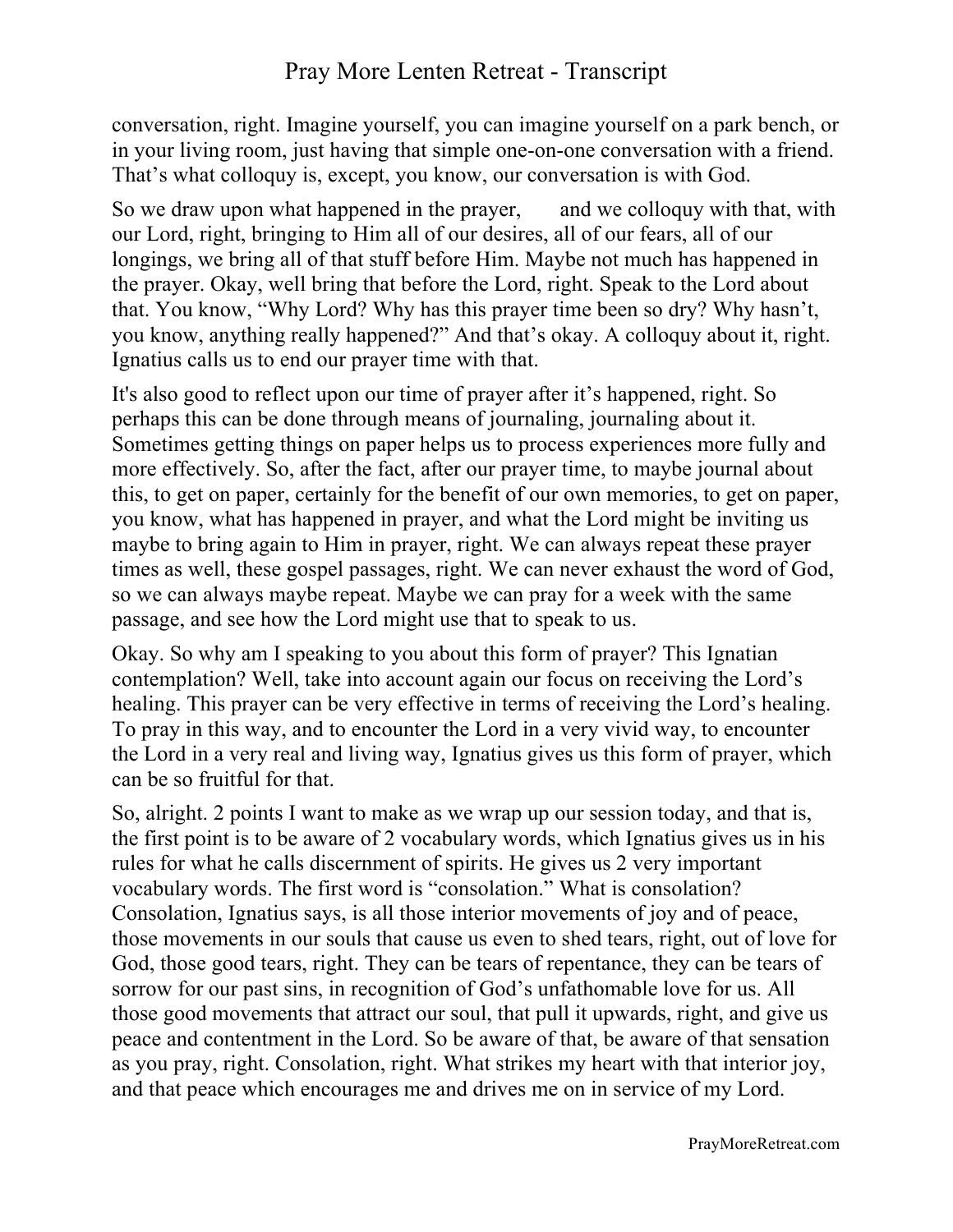The second vocabulary word is "desolation." Desolation are those movements of our soul that move in the opposite direction of consolation. Ignatius describes desolation as a darkness of soul, or a disturbance of soul. So just as consolation gives us peace and peace and a restful soul, desolation disquiets us, it agitates us, right, we find ourselves in desolation moving towards a lack of faith, hope, and charity. We find ourselves spiritually sluggish, and we feel we have that sensation like we're separated from God in some way, or that God is very far away. Now, God is never really, you know, far away, right. You know, certainly through our own sinfulness, right, we can injure our relationship with God, or we can cut it of altogether, right. So, certainly, we can move away from God, but even in our sinfulness, right, where sin abounds, grace abounds all the more. Even in our sinfulness, God is always seeking to draw us back.

But in desolation, we can have that sensation of God feeling very far away, and it can leave us in this place of confusion and this place of sadness, you know, especially if we've had experiences of God's joy in our lives, right, where God feels very close. Those times of desolation can be very painful. But just always be aware that God is never the cause of desolation, right. Certainly, we can cause desolation by our sinfulness, but God is never direction causing desolation, right. He might allow it for our greater benefit, right, He might allow the unpleasantness of desolation to kind of finally wake us up. Maybe we struggle with habitual sin, and desolation might be a means by which God kind of wakes us up and says "Alright, it's time to start reforming your life." God might allow desolation, but He's never directly causing desolation, right.

So just, for our purposes here, be aware of those movements, right. And also be aware that those movements act upon our souls in different ways, right. Saint Ignatius says, you know, that for those of us who are sort of just starting out in the spiritual life, and maybe we're setting out on a more virtuous path of life, where we're working on receiving the Lord's grace to reform our lives, to move away from sinfulness, right. Consolation and desolation are going to act upon our souls in different ways during this time, right. God is going to, during those times, during those difficult times, where we seek to leave a path of vice and walk in a path of virtue, the Holy Spirit is going to encourage us and draw us on, right, with consolation and choosing the right thing. And our enemy, right, the devil is going to cause us to have sadness of soul, to strike us with things that will try to deter us from walking that path of virtue.

And just so, maybe if we're moving away from virtue and into vice, we're moving away from the Lord, right, so too the dynamic is going to be reversed, right. It is then that the devil is going to entice us with these false consolations, these false pleasures to try to keep us in that path of vice. And the Holy Spirit then will sting